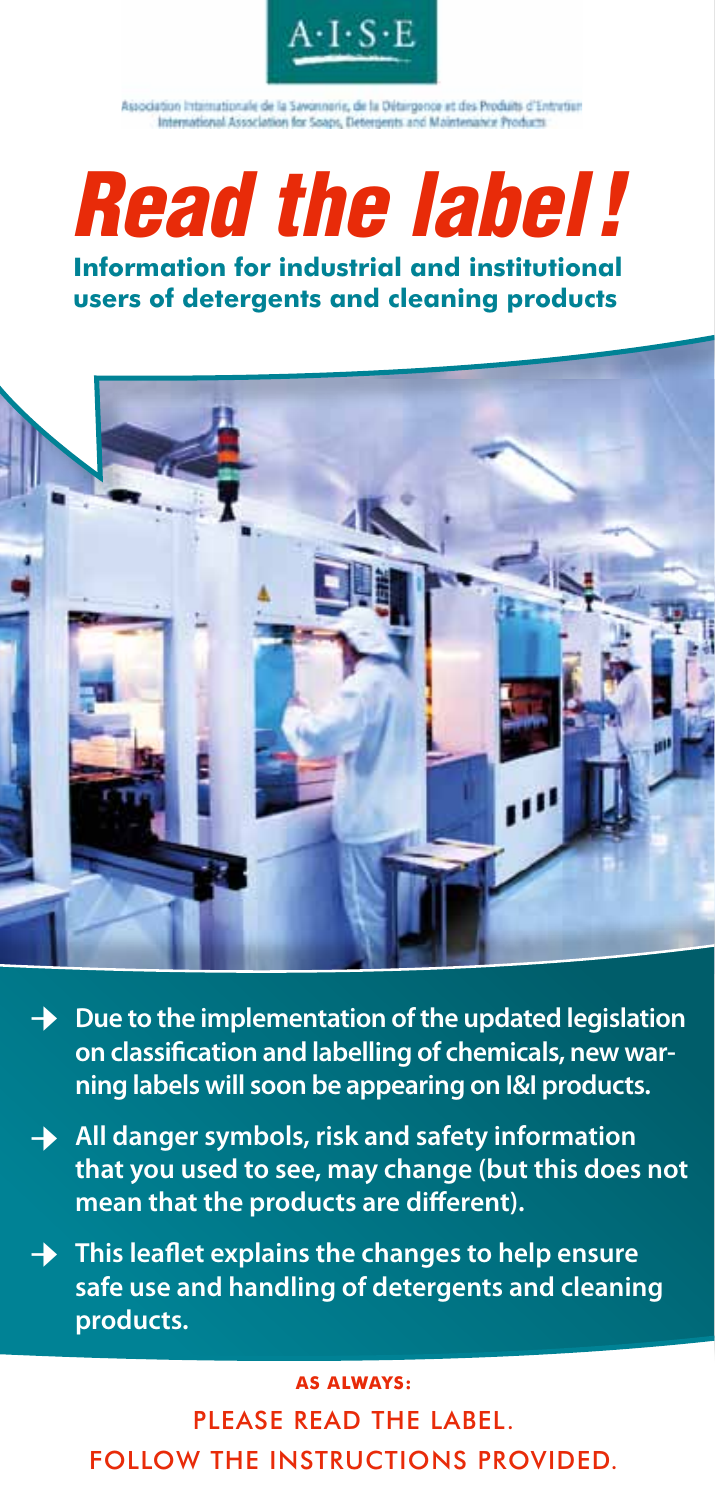## **What's new?**

The United Nations have published a new classification and labelling system for chemical substances and mixtures: the Globally Harmonised System of Classification and Labelling (GHS).

The Classification, Labelling & Packaging Regulation (CLP) is the implementation of GHS in the European Union. It affects all chemicals including detergents and cleaning products for consumer and Industrial & Institutional (I&I) use.

### **The CLP Regulation is mandatory from:**

- 1<sup>st</sup> December 2010 for substances
- 1<sup>st</sup> June 2015 for mixtures

Substances and mixtures placed on the market before these dates carrying the old labels may be used for another two years after 1<sup>st</sup> December 2010 and 1<sup>st</sup> June 2015 respectively. By 2017, all product labels will have to carry the new hazard pictograms.





There are other new pictograms which are not relevant for detergents and cleaning products.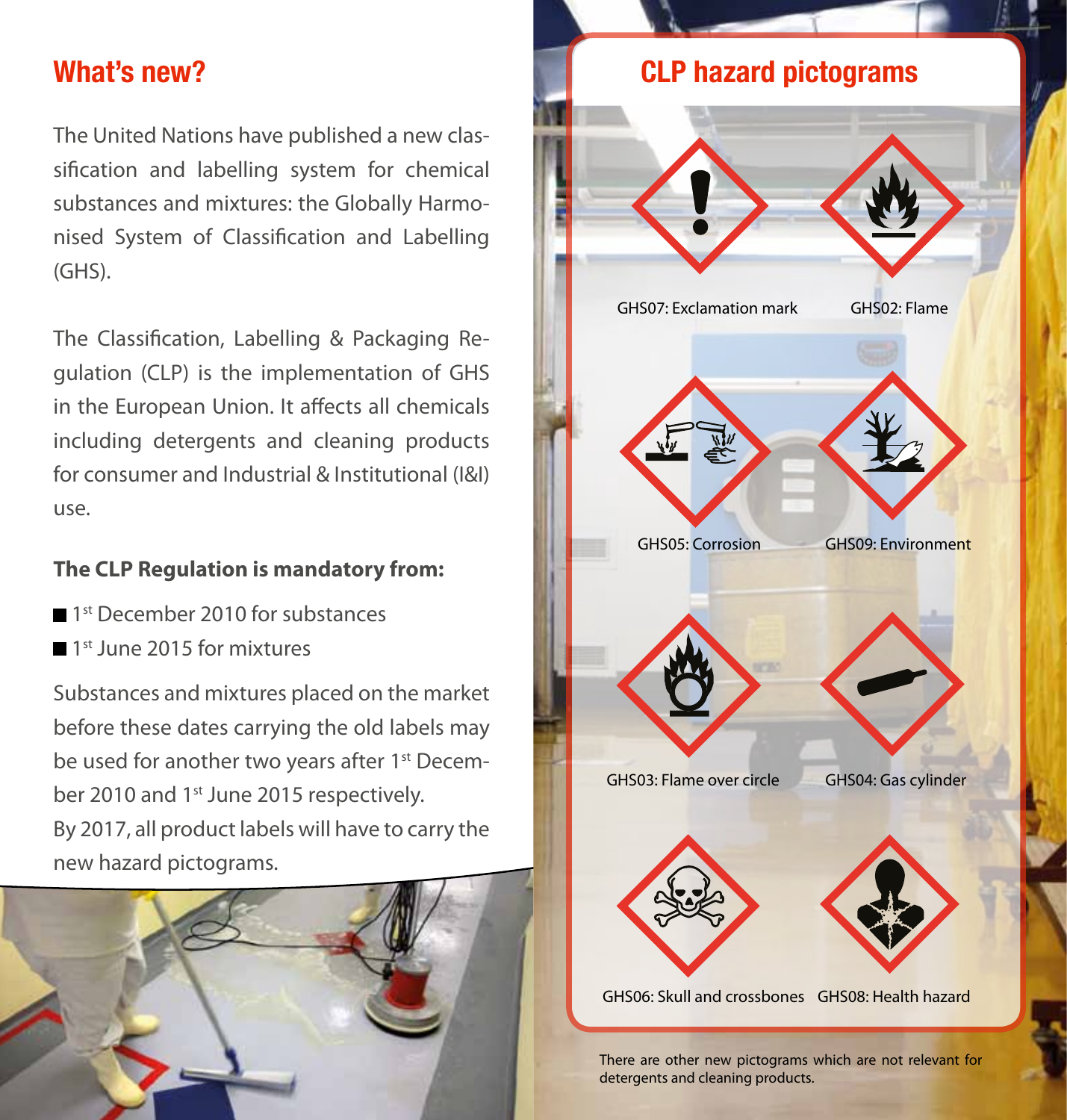# **New hazard pictograms**

Probably you are familiar with the black and orange symbols that appear on detergents and cleaning products.

The danger symbols show that products you are using can be oxidising, highly or extremely flammable, flammable, toxic, corrosive, irritant or dangerous for the environment.

The first thing that you may notice is that the new hazard pictograms are similar to the "old" danger symbols except with a different shape and colour. Now the symbols become more similar to the transport diamonds.

#### **However, two completely new hazard pictograms have been introduced:**



Indicates health hazards like skin irritation or sensitisation, serious eye irritation or that a product could be harmful if swallowed.

Indicates more severe health hazards.

## **New signal words**

Hazard pictograms will be accompanied by the "newly" introduced signal words.

**Warning** (indicating less severe hazard) **Danger** (indicating more severe hazard)



#### **Product name**

Irritating to eyes and skin. Keep out of the reach of childen. In case of contact with eyes, rinse immediately with plenty of water and seek medical advice. Wear suitable gloves.

**old**

**new**

Irritant

**Company X street XX town Y Country Z Tel:0123456789** 



Danger

#### **Product name**

**>**

Contains:alcohols, c9-11, ethoxylated; 3-butoxypropane-2-ol; propyleneglycol monobutyl ether. Causes skin irritation. Causes serious eye damage. Wear protective gloves: 1-4 hours (breakthrough time): butyl rubber, nitrile rubber. Wear eye or face protection. Wash with plenty of soap and water. Take off contaminated clothing. Wash contaminated clothing before reuse. If skin irritation occurs: Get medical attention IF IN EYES: Rinse cautiously with water for several minutes. Remove contact lenses, if present easy to do. Continue rinsing. Immediately call a POISON CENTER or physician.

**Company X street XX town Y Country Z Tel:0123456789** 

NB: Examples above are provided for illustrative purpose only. Size of pictograms and label are subject to specific requirements for use on pack.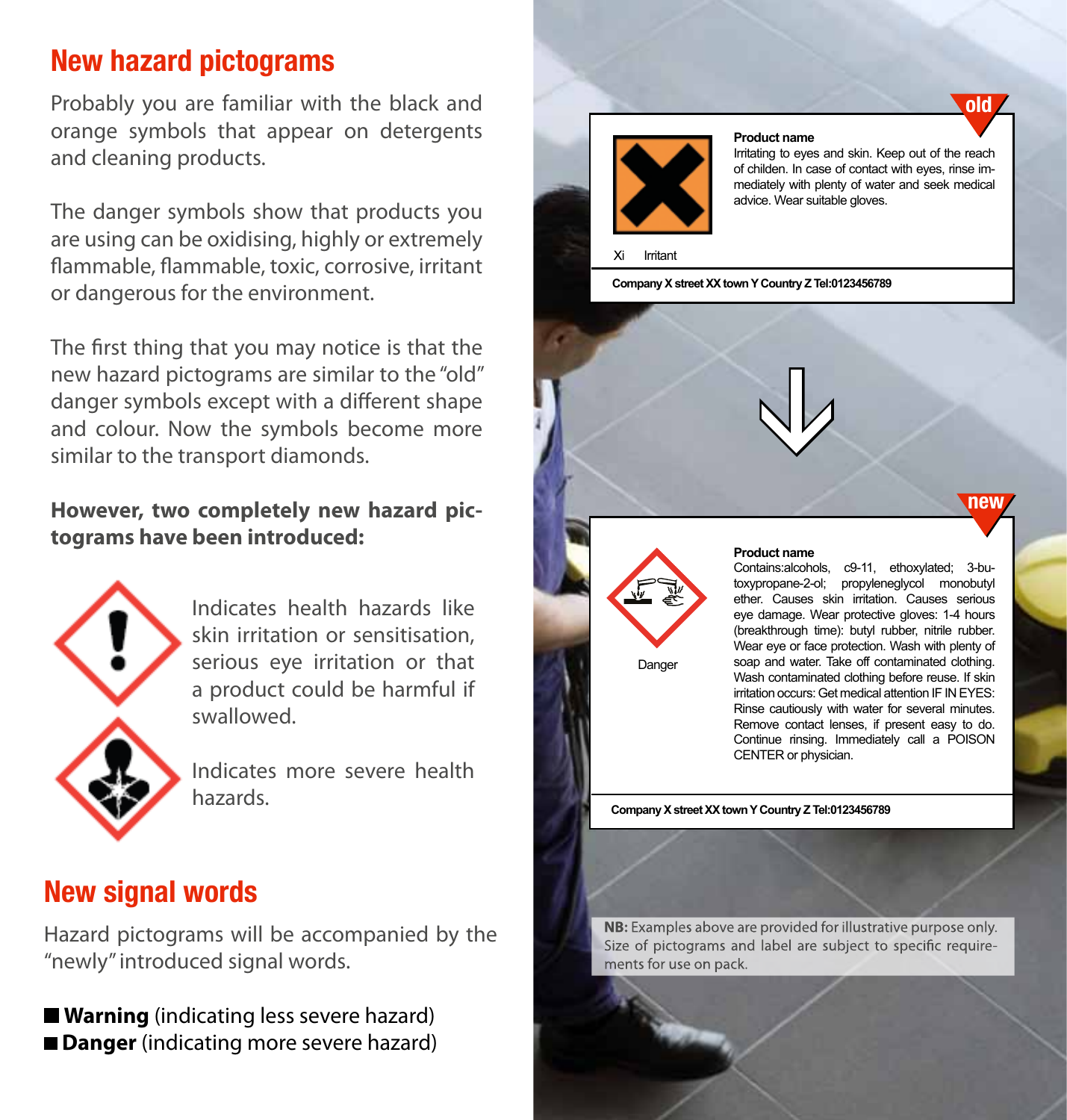## **Did you know**

**→** The CLP Regulation replaces the Dangerous Substances Directive (DSD) and Dangerous Preparations Directive (DPD).

**→** The EU has implemented CLP to ensure that substances and mixtures are classified and labelled in the same way globally. In the past, product a could be classified as toxic in one region but not in another region. Different symbols were used to indicate the same hazard and some other countries did not have any system at all.

**→** The changes are introduced gradually. This will mean that - for a limited time - DPD and CLP labels can be used in parallel for products placed on the market (although not on the same hazard label). By 2017 (for mixtures), all product labels will need to display the «new» hazard pictograms.

**→** It is possible that products not classified as dangerous for DPD/DSD will be labelled with a hazard pictogram under CLP. This does not mean that the product has changed but means that the classification rules under both regulations are different (more stringent under CLP than under DPD/DSD).

**→** In addition, advice can be given to minimise the risk of chemical hazards causing any harm. Therefore the new hazard pictograms will be accompanied with precautionary statement(s), e.g. , "Wear protective gloves".